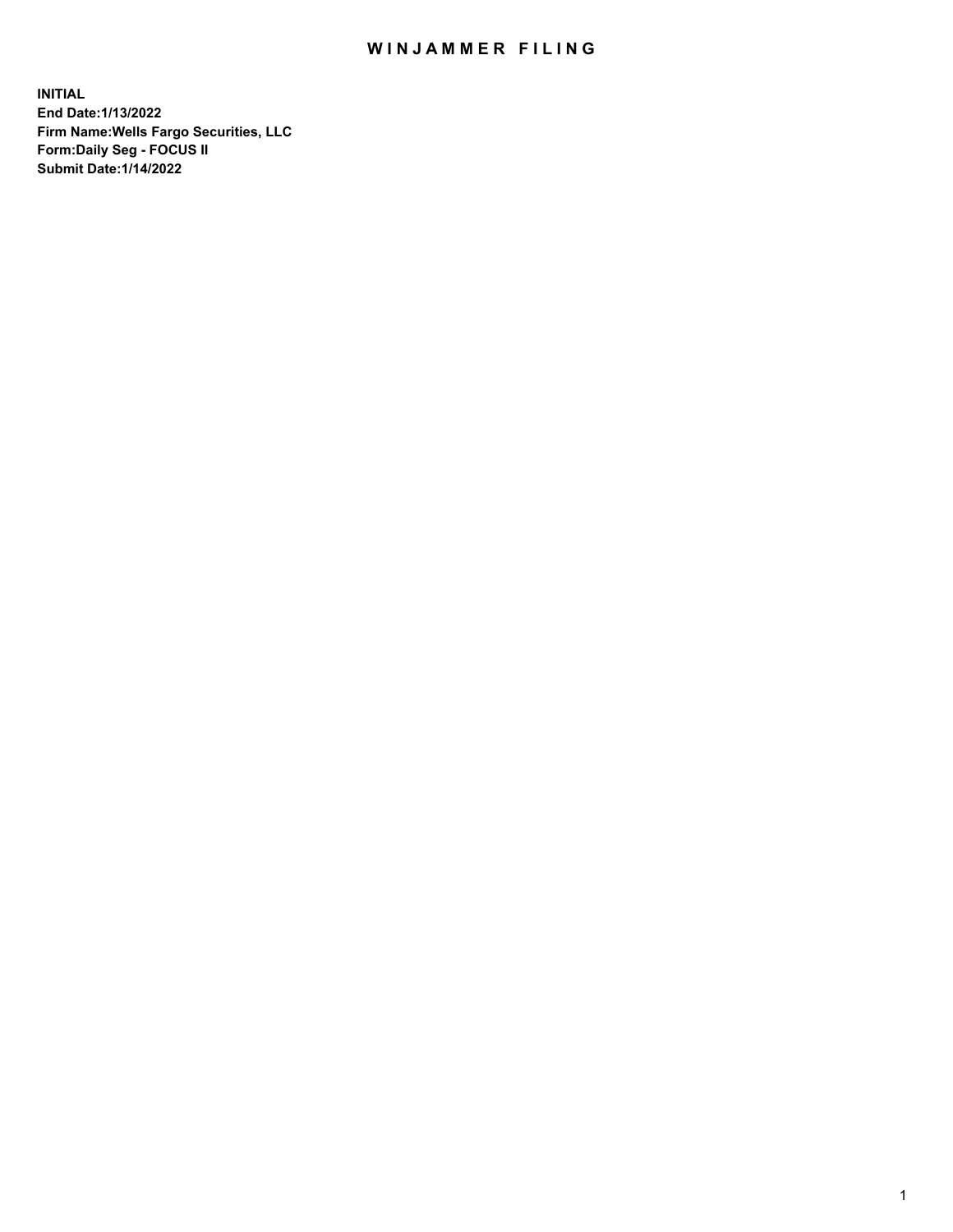**INITIAL End Date:1/13/2022 Firm Name:Wells Fargo Securities, LLC Form:Daily Seg - FOCUS II Submit Date:1/14/2022 Daily Segregation - Cover Page**

| Name of Company                                                                                                                                                                                                                                                                                                                | <b>Wells Fargo Securities LLC</b>                          |
|--------------------------------------------------------------------------------------------------------------------------------------------------------------------------------------------------------------------------------------------------------------------------------------------------------------------------------|------------------------------------------------------------|
| <b>Contact Name</b>                                                                                                                                                                                                                                                                                                            | <b>James Gnall</b>                                         |
| <b>Contact Phone Number</b>                                                                                                                                                                                                                                                                                                    | 917-699-6822                                               |
| <b>Contact Email Address</b>                                                                                                                                                                                                                                                                                                   | james.w.gnall@wellsfargo.com                               |
| FCM's Customer Segregated Funds Residual Interest Target (choose one):<br>a. Minimum dollar amount: ; or<br>b. Minimum percentage of customer segregated funds required:% ; or<br>c. Dollar amount range between: and; or<br>d. Percentage range of customer segregated funds required between:% and%.                         | 115,000,000<br><u>0</u><br>0 <sub>0</sub><br>00            |
| FCM's Customer Secured Amount Funds Residual Interest Target (choose one):<br>a. Minimum dollar amount: ; or<br>b. Minimum percentage of customer secured funds required:%; or<br>c. Dollar amount range between: and; or<br>d. Percentage range of customer secured funds required between:% and%.                            | 30,000,000<br><u>0</u><br>0 <sub>0</sub><br>0 <sub>0</sub> |
| FCM's Cleared Swaps Customer Collateral Residual Interest Target (choose one):<br>a. Minimum dollar amount: ; or<br>b. Minimum percentage of cleared swaps customer collateral required:% ; or<br>c. Dollar amount range between: and; or<br>d. Percentage range of cleared swaps customer collateral required between:% and%. | 340,000,000<br><u>0</u><br>00<br>00                        |

Attach supporting documents CH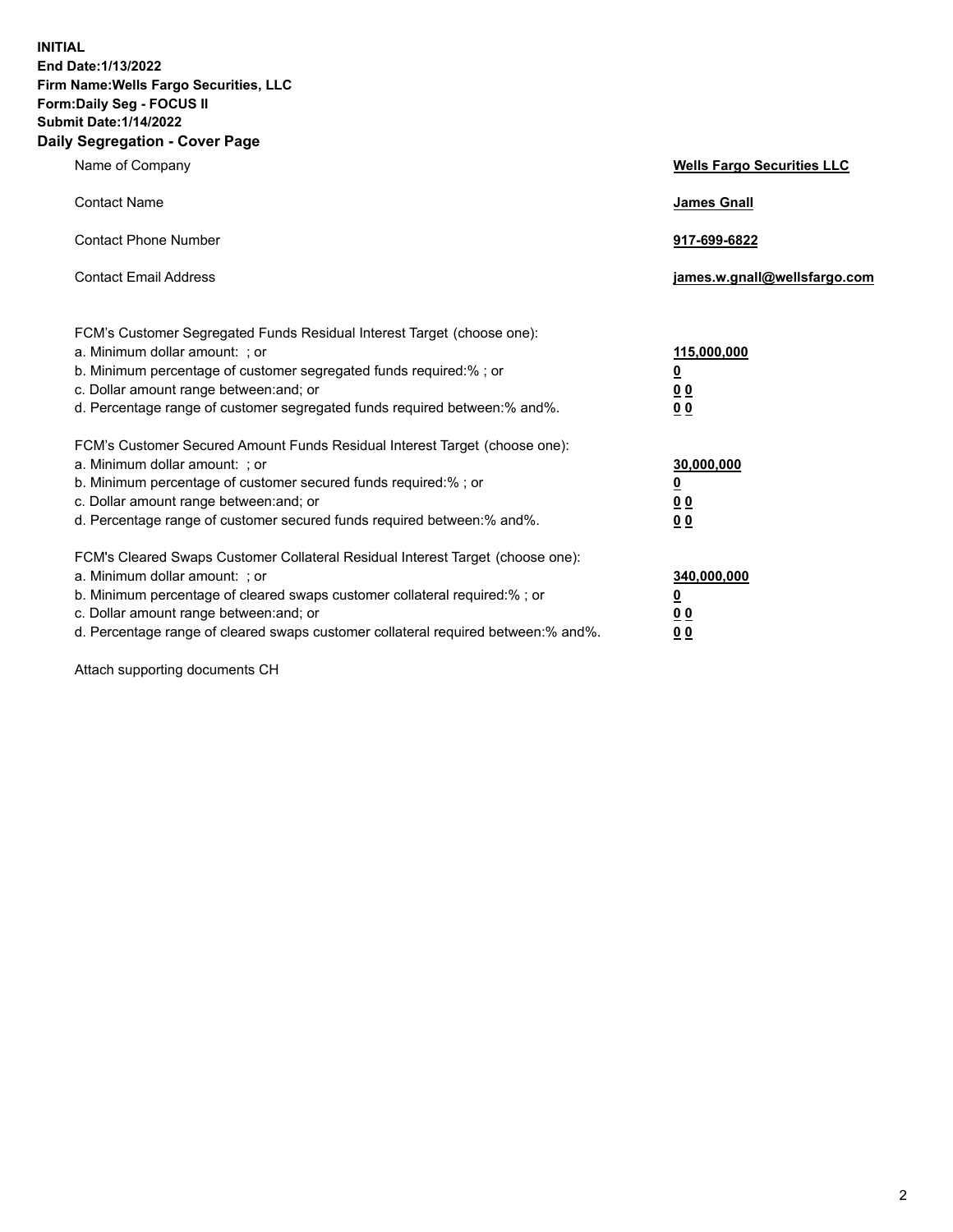**INITIAL End Date:1/13/2022 Firm Name:Wells Fargo Securities, LLC Form:Daily Seg - FOCUS II Submit Date:1/14/2022**

## **Daily Segregation - Secured Amounts**

|                | Foreign Futures and Foreign Options Secured Amounts                                         |                                    |
|----------------|---------------------------------------------------------------------------------------------|------------------------------------|
|                | Amount required to be set aside pursuant to law, rule or regulation of a foreign            | $0$ [7305]                         |
|                | government or a rule of a self-regulatory organization authorized thereunder                |                                    |
| $\mathbf{1}$ . | Net ledger balance - Foreign Futures and Foreign Option Trading - All Customers             |                                    |
|                | A. Cash                                                                                     | 147,823,449 [7315]                 |
|                | B. Securities (at market)                                                                   | 189, 366, 714 [7317]               |
| 2.             | Net unrealized profit (loss) in open futures contracts traded on a foreign board of trade   | 56,886,596 [7325]                  |
| 3.             | Exchange traded options                                                                     |                                    |
|                | a. Market value of open option contracts purchased on a foreign board of trade              | 3,231 [7335]                       |
|                | b. Market value of open contracts granted (sold) on a foreign board of trade                | $0$ [7337]                         |
| 4.             | Net equity (deficit) (add lines 1. 2. and 3.)                                               | 394,079,990 [7345]                 |
| 5.             | Account liquidating to a deficit and account with a debit balances - gross amount           | 11,429,912 [7351]                  |
|                | Less: amount offset by customer owned securities                                            | -11,352,897 [7352] 77,015 [7354]   |
| 6.             | Amount required to be set aside as the secured amount - Net Liquidating Equity              | 394,157,005 [7355]                 |
|                | Method (add lines 4 and 5)                                                                  |                                    |
| 7.             | Greater of amount required to be set aside pursuant to foreign jurisdiction (above) or line | 394,157,005 [7360]                 |
|                | 6.                                                                                          |                                    |
|                | FUNDS DEPOSITED IN SEPARATE REGULATION 30.7 ACCOUNTS                                        |                                    |
| 1.             | Cash in banks                                                                               |                                    |
|                | A. Banks located in the United States                                                       | 67,882,209 [7500]                  |
|                | B. Other banks qualified under Regulation 30.7                                              | 3,093,161 [7520] 70,975,370 [7530] |
| 2.             | <b>Securities</b>                                                                           |                                    |
|                | A. In safekeeping with banks located in the United States                                   | 139,463,727 [7540]                 |
|                | B. In safekeeping with other banks qualified under Regulation 30.7                          | 0 [7560] 139,463,727 [7570]        |
| 3.             | Equities with registered futures commission merchants                                       |                                    |
|                | A. Cash                                                                                     | 18,389,294 [7580]                  |
|                | <b>B.</b> Securities                                                                        | 59,906,486 [7590]                  |
|                | C. Unrealized gain (loss) on open futures contracts                                         | 8,982,873 [7600]                   |
|                | D. Value of long option contracts                                                           | 3,231 [7610]                       |
|                | E. Value of short option contracts                                                          | 0 [7615] 87,281,884 [7620]         |
| 4.             | Amounts held by clearing organizations of foreign boards of trade                           |                                    |
|                | A. Cash                                                                                     | $0$ [7640]                         |
|                | <b>B.</b> Securities                                                                        | $0$ [7650]                         |
|                | C. Amount due to (from) clearing organization - daily variation                             | $0$ [7660]                         |
|                | D. Value of long option contracts                                                           | $0$ [7670]                         |
|                | E. Value of short option contracts                                                          | 0 [7675] 0 [7680]                  |
| 5.             | Amounts held by members of foreign boards of trade                                          |                                    |
|                | A. Cash                                                                                     | -26,399,638 [7700]                 |
|                | <b>B.</b> Securities                                                                        | 180,084,965 [7710]                 |
|                | C. Unrealized gain (loss) on open futures contracts                                         | 50,412,932 [7720]                  |
|                | D. Value of long option contracts                                                           | $0$ [7730]                         |
|                | E. Value of short option contracts                                                          | 0 [7735] 204,098,259 [7740]        |
| 6.             | Amounts with other depositories designated by a foreign board of trade                      | $0$ [7760]                         |
| 7.             | Segregated funds on hand                                                                    | $0$ [7765]                         |
| 8.             | Total funds in separate section 30.7 accounts                                               | 501,819,240 [7770]                 |
| 9.             | Excess (deficiency) Set Aside for Secured Amount (subtract line 7 Secured Statement         | 107,662,235 [7380]                 |
|                | Page 1 from Line 8)                                                                         |                                    |
| 10.            | Management Target Amount for Excess funds in separate section 30.7 accounts                 | 30,000,000 [7780]                  |
| 11.            | Excess (deficiency) funds in separate 30.7 accounts over (under) Management Target          | 77,662,235 [7785]                  |

3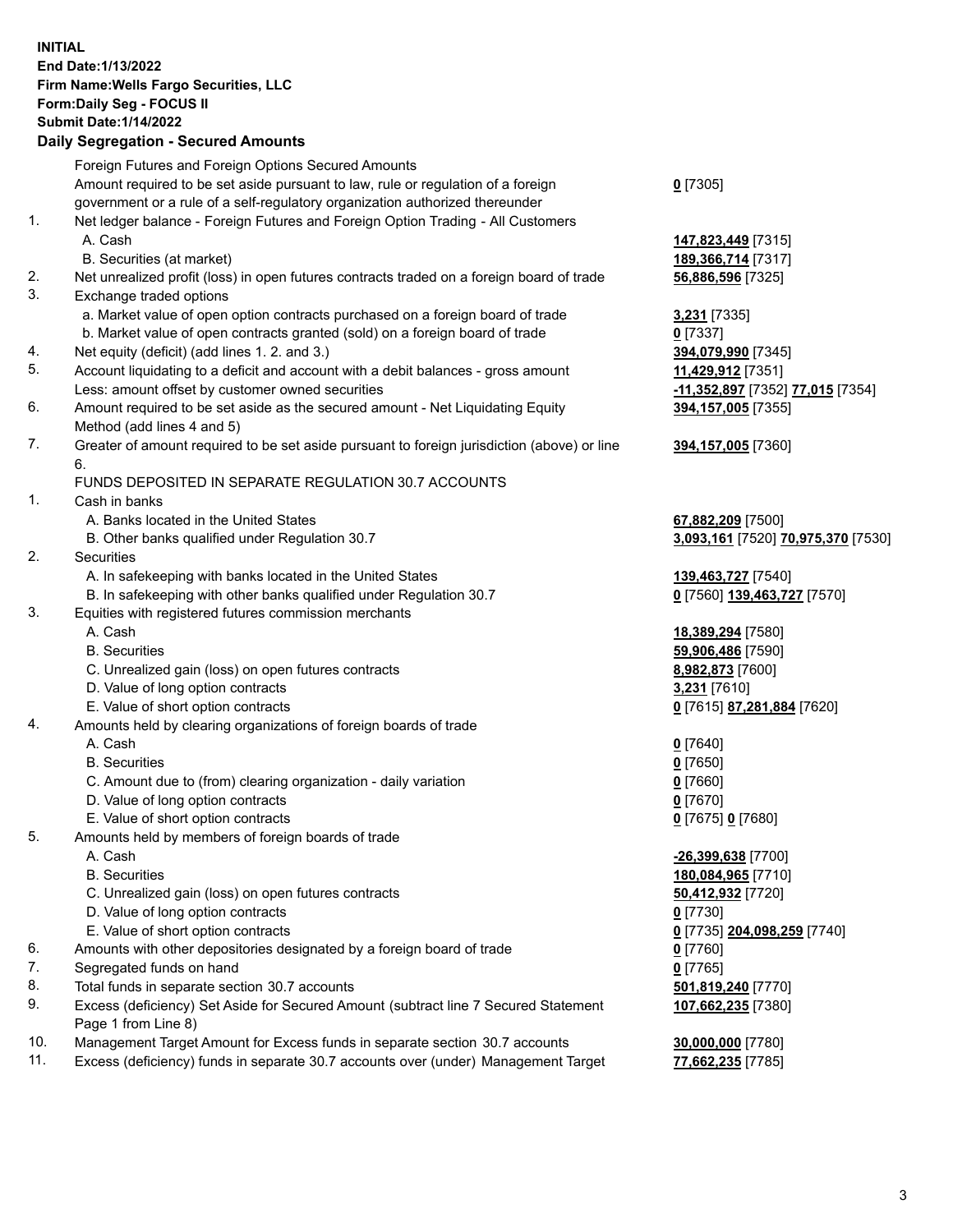**INITIAL End Date:1/13/2022 Firm Name:Wells Fargo Securities, LLC Form:Daily Seg - FOCUS II Submit Date:1/14/2022 Daily Segregation - Segregation Statement** SEGREGATION REQUIREMENTS(Section 4d(2) of the CEAct) 1. Net ledger balance A. Cash **3,200,177,770** [7010] B. Securities (at market) **2,052,967,731** [7020] 2. Net unrealized profit (loss) in open futures contracts traded on a contract market **104,227,590** [7030] 3. Exchange traded options A. Add market value of open option contracts purchased on a contract market **1,210,496,017** [7032] B. Deduct market value of open option contracts granted (sold) on a contract market **-1,184,339,112** [7033] 4. Net equity (deficit) (add lines 1, 2 and 3) **5,383,529,996** [7040] 5. Accounts liquidating to a deficit and accounts with debit balances - gross amount **67,162,295** [7045] Less: amount offset by customer securities **-67,157,775** [7047] **4,520** [7050] 6. Amount required to be segregated (add lines 4 and 5) **5,383,534,516** [7060] FUNDS IN SEGREGATED ACCOUNTS 7. Deposited in segregated funds bank accounts A. Cash **208,408,514** [7070] B. Securities representing investments of customers' funds (at market) **650,245,513** [7080] C. Securities held for particular customers or option customers in lieu of cash (at market) **91,204,827** [7090] 8. Margins on deposit with derivatives clearing organizations of contract markets A. Cash **2,653,814,081** [7100] B. Securities representing investments of customers' funds (at market) **209,387,976** [7110] C. Securities held for particular customers or option customers in lieu of cash (at market) **1,961,762,904** [7120] 9. Net settlement from (to) derivatives clearing organizations of contract markets **37,517,817** [7130] 10. Exchange traded options A. Value of open long option contracts **1,210,496,017** [7132] B. Value of open short option contracts **-1,184,339,112** [7133] 11. Net equities with other FCMs A. Net liquidating equity **0** [7140] B. Securities representing investments of customers' funds (at market) **0** [7160] C. Securities held for particular customers or option customers in lieu of cash (at market) **0** [7170] 12. Segregated funds on hand **0** [7150] 13. Total amount in segregation (add lines 7 through 12) **5,838,498,537** [7180] 14. Excess (deficiency) funds in segregation (subtract line 6 from line 13) **454,964,021** [7190] 15. Management Target Amount for Excess funds in segregation **115,000,000** [7194] **339,964,021** [7198]

16. Excess (deficiency) funds in segregation over (under) Management Target Amount Excess